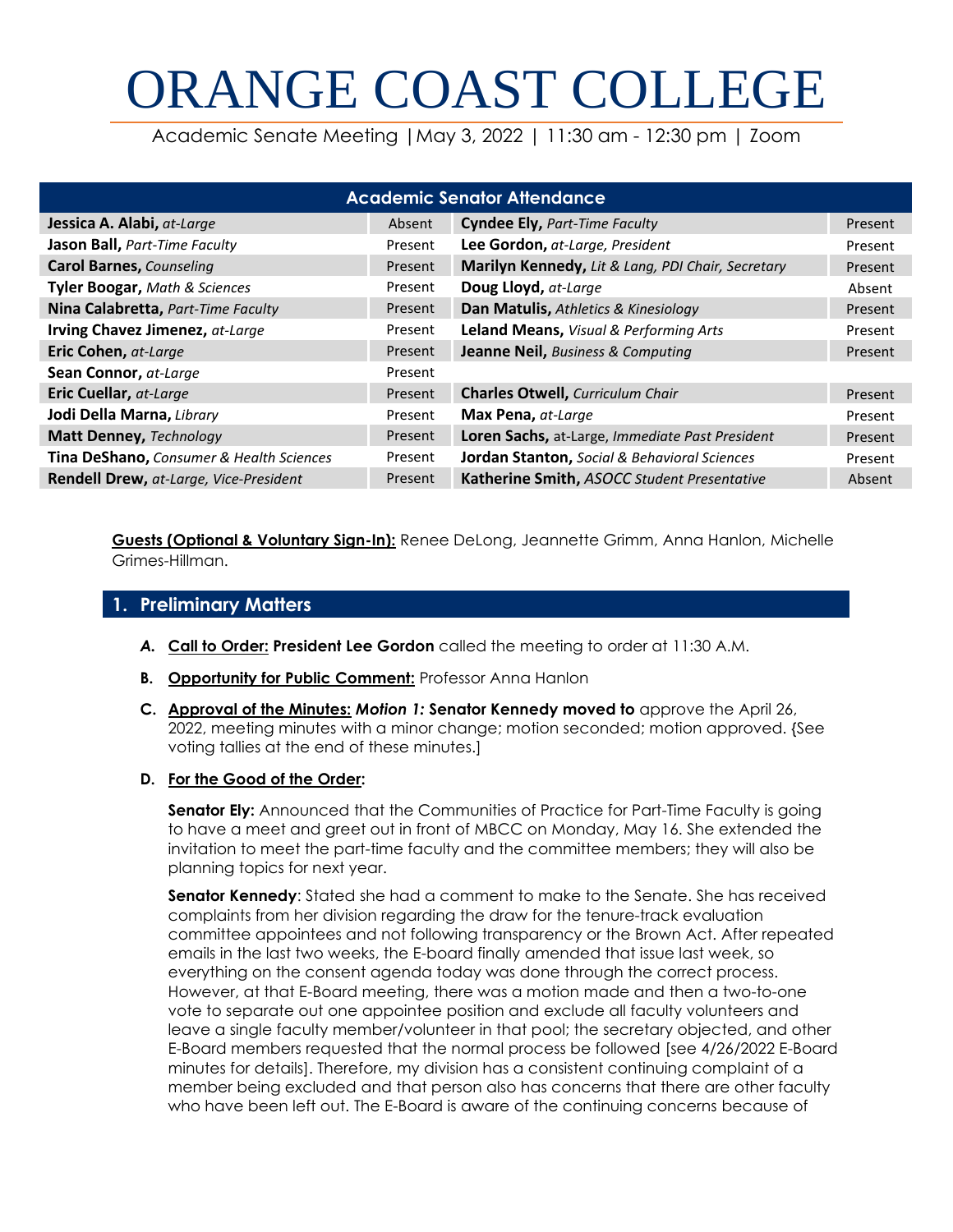emails and Senator Kennedy is bringing this issue to the Senate reluctantly because while the school is in session the Senate is responsible for ensuring we follow process. She is requesting that this be remedied today, or she will have to follow-up on this for her division. She will be including that faculty email request in the minutes:

"Furthermore, the philosophy committee appointee was not on the E-Board or Senate agenda last week or this week but was done outside of the normal process of the Senate and Brown Act requirements. As you are aware, the Brown Act requires 72-hour notice for agenda items; the Brown Act also provides for remedies, if necessary, but I hope that the Senate is willing to follow process for the benefit of all faculty on the campus, and to ensure confidence in the Senate."

# **2. Consent Agenda:**

- **A. EEO and Equity Advisory Committee Representatives:** *Selected:* Flavia Ruzi and Kelly Holt. *Alternate:* Sam Yip
- **B. PDI Conference Subcommittee Representative:** *Selected:* Daniel Goya-Lane. *Alternates* [in order of draw/priority]: Christina Montano, Eric Cohen, Charlene Reed

#### **C. Tenure-Track [Evaluation] Committees:**

| <b>Division</b>                 | Position                     | <b>Tenure Track Evaluation Teams</b> |                                  |                                |
|---------------------------------|------------------------------|--------------------------------------|----------------------------------|--------------------------------|
|                                 |                              | <b>Hiring Committee Rep</b>          | <b>Within Discipline Rep (1)</b> | Outside the Discipline Rep (1) |
| <b>Business &amp; Computing</b> | <b>Computer Science</b>      | Gabriela Ernsberger                  | <b>Douglas Cole</b>              | Laura Reese                    |
| Counseling                      | Counselor - Athletics        | <b>Stacy Kirch</b>                   | <b>Eileen Tom</b>                | Rachel Berman                  |
| Mathematics & Sciences          | <b>Mathematics</b>           | <b>Tyler Boogar</b>                  | <b>Tim Cooley</b>                | Flavia Ruzi                    |
| Technology                      | <b>Aviation Maintenance</b>  | Aureliano (Al)<br>Cervantes          | <b>Rodney Foster</b>             | Angelo Esposito                |
| Literature & Languages          | English                      | Laura Wagner                         | <b>Ginny Komenda</b>             | Laura Reese                    |
| Mathematics & Sciences          | Physiology                   | <b>Jill Parsell</b>                  | Jan Goerrissen                   | Gabriela Ernsberger            |
| Social & Behavioral Sciences    | <b>Ethnic Studies</b>        | Jessica A. Alabi                     | Jordan Stanton                   | Rachel Berman                  |
| Consumer & Health Sciences      | Early Childhood Education    | <b>Laurie Campbell</b>               | Jenny Chaiyakal                  | Genevieve Zuidervaart          |
| Counseling                      | Counselor-General            | Laura Reese                          | Andrea Lane                      | Felicia Coco                   |
| Visual & Performing Arts        | 3D & Sculpture               | <b>Holly Topping</b>                 | <b>Kevin Myers</b>               | Laura Behr                     |
| Consumer & Health Sciences      | Speech Language Pathology    | Laurie Campbell                      | <b>Elizabeth Blake</b>           | Chris Evans                    |
| Consumer & Health Sciences      | Cardiovascular Technology    | Christina Montano                    | <b>Kristy Norfolk</b>            | Gabriela Ernsberger            |
| Mathematics & Sciences          | Marine Science (replacement) | <b>Karen Baker</b>                   | Rob Filis                        | <b>Meredith Montagne</b>       |
| Counseling                      | <b>FOPS</b>                  | Chris Kulik                          | <b>Heather Codding</b>           | Jessica A. Alabi               |

*Motion 2:* **Senator Drew moved to** approve the consent agenda; motion seconded; motion approved. [See voting tallies at the end of these minutes.]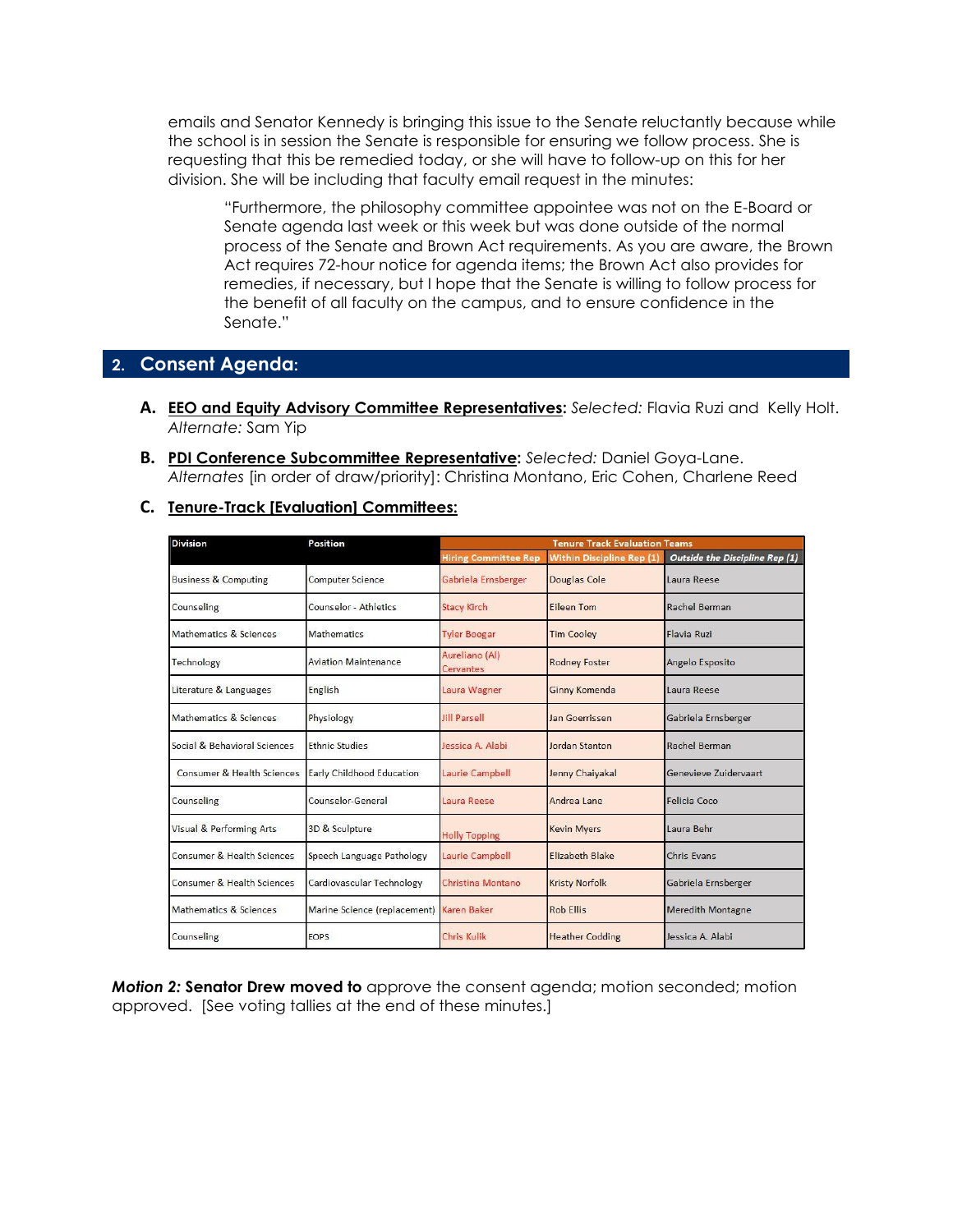## **3. Officer, Senator, & Committee Reports**

#### **A. President and Vice President's Reports:**

#### **President's Report—Lee Gordon:**

**Tenure-Track Evaluation Committees and New Philosophy Tenure-Track Evaluation Committee:** Stated that as discussed, the Executive Board of the Senate had a random selection process where they put out a call and all the names that had been submitted as people who were interested in being on the selection on the tenure review committees were selected at random; those were discussed under consent calendar. Because of the situation discussed last week, there will be the creation of a new position, which is the thirteenth-ranked position now, of the philosophy instructor. Because that position is new to the list, it was not included when we put out the call. As indicated already today, in a two-to-one vote, the E-Board of the Senate voted to designate a member of the Senate to serve on that committee. In the meeting immediately following this meeting, *I will ask the board to rescind that decision, and I will ask the board, then, to approve putting out a call for volunteers to serve on the tenure review committee for philosophy.*

#### **Vice-President's Report— Rendell Drew:**

**Equitable Black Math Placement/Enrollment:** Reported that OCC has been named a 2022 champion for excelling in equitable course placement in black math enrollment by the Campaign for College Opportunities and recognition of supporting 100% of black students to enroll directly into the transfer-level math coursework. On May 12, 4-6 pm, OCC will be recognized in Downtown LA at the organization's inaugural award installation ceremony. There will be other statewide representatives there. He stated that this was a direct outgrowth of the AB 705 legislation which requires that a community college district or a college maximize the probability that the student will enter and complete transfer level coursework in English and Math within a one-year period timeframe. All 106 community colleges in California have taken steps to increase access to credit-bearing courses across all racial and ethnic groups. This spring the Campaign for College Opportunity recognized forty colleges for their work and OCC was one of them in eliminating remedial education courses at their institutions and ensuring students enroll and succeed in college-level courses. It is very significant that OCC was recognized.

- **B. Guided Pathways – Curriculum Chair Otwell:** Reported that the Guided Pathways Task Force came to the Senate earlier this term and reported on progress that has been made by the design teams. However, there is still more work to do, and the Task Force would like to request a one-year extension of the MOU that governs the employment of the faculty leads. He mentioned two examples of the work that still needs to be done. The pathways team is still working with the web design people to get the Guided Pathways presence on the web pages. The Intervention team is still working on the Success Matters team on whatever the success teams are going to look like as they move forward. That is substantial work and that is why they are requesting the extension. He asked that this item be placed for approval on next week's agenda.
- **C. Union/Bargaining Unit Report – CFE Union President Rob Schneiderman:** Reported that they are working with management right now to ensure that upon the return to campus in the fall that student services faculty, librarians and counselors, have some flexibility for their remote teaching outside of their offices, just like many instructional faculty; they are advocating for similar flexibility for them across the district. CFE has a concern because the Golden West President has expressed an interest in having all faculty, both services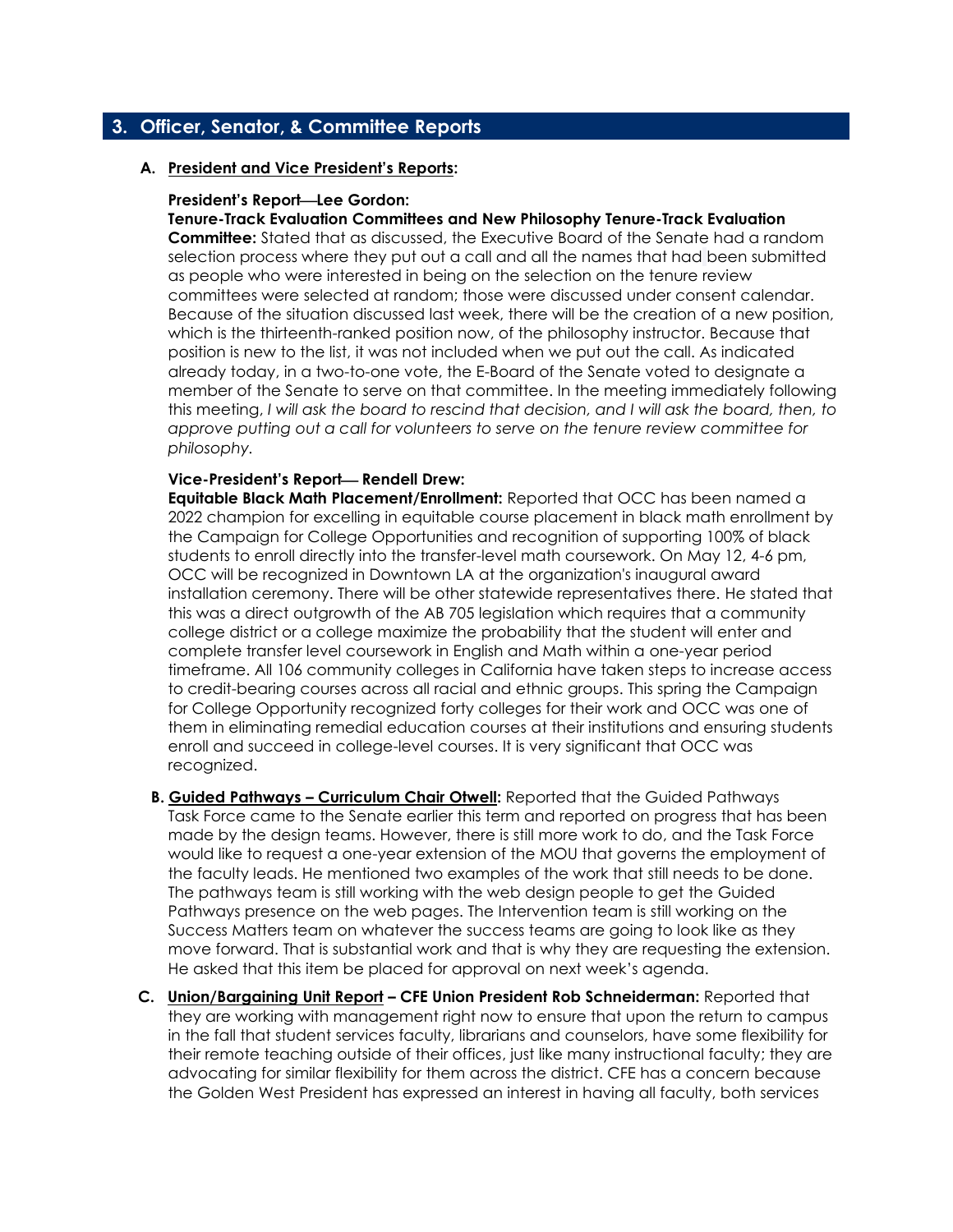faculty and instructional faculty, on campus 100% of the time, including their office hours. CFE does not want to set that precedent of micromanaging faculty as to where they do their remote work. That is what they are working on right now.

- **D. Budget Update – Cyndee Ely:** District Consultation Council Subcommittee for the Budget met on Friday, April 22 and some key points are the following:
	- Statewide ending [district] fund balances range from 7.2% to 88.7% with an average of 29.8%; the Coast District's ending fund balance is 15.9%.
	- Current and past state funding models were reviewed, and it was noted how the past model had informed the current [district] budget allocation for the three colleges in our district.
	- An alternate budget allocation among the three colleges was reviewed and there was discussion of the metrics used to inform that suggested alternative model.

**President Gordon:** Stated that during the College Council meeting today, Vice-Chancellor Dunn will give a presentation on the district-wide budget. If anybody needs the link to attend, they can request it from President Gordon. He also noted that we have part-time faculty elections and due to time considerations was requesting unanimous consent to rearrange our agenda and move the part-time senator elections from New Business to immediately following committee reports

*Motion 3:* **Senator Kennedy moved to** rearrange the agenda today and move the Part-Time Senators election from New Business to immediately following the Officer and Committee reports; motion seconded; motion approved. [See voting tallies at the end of these minutes.]

- **E.** Professional Development Institute (PDI) Report PDI Chair Marilyn Kennedy: **PDI Chair Kennedy** wished to inform the Senate that there have been a great deal of PDI applications for professional development activities, both in person and online; this is good news.
- **F. District Board Policies and Administrative Procedures (BPAP) Report – Senator Kennedy:**  Senator Kennedy thanked Senator Sachs for attending the BPAP meeting last week, as the big item for discussion was Competency-Based Education (CBE) and all the policies related to that. Senator Sachs spoke eloquently as did others from Golden West College. However, there were three faculty members [academic senate representatives]and only two were there to vote, so faculty were outnumbered by classified and management, and so this passed and all of the policies that relate to CBE were voted in.

The second thing that will be eventually coming to the faculty, is the sexual harassment policies; right now, they are reviewing the student policy. Cross examination has to be done indirectly. A very odd language change from the state is saying that an accuser does not have to prove the charge and the defendant does not have to disprove. What that means is that in order to find guilty the weight is a simple preponderance of evidence, at 50.1%. Some of those language changes will be coming into the language also for faculty. There will be more on that. These are state changes; the federal ones are upcoming.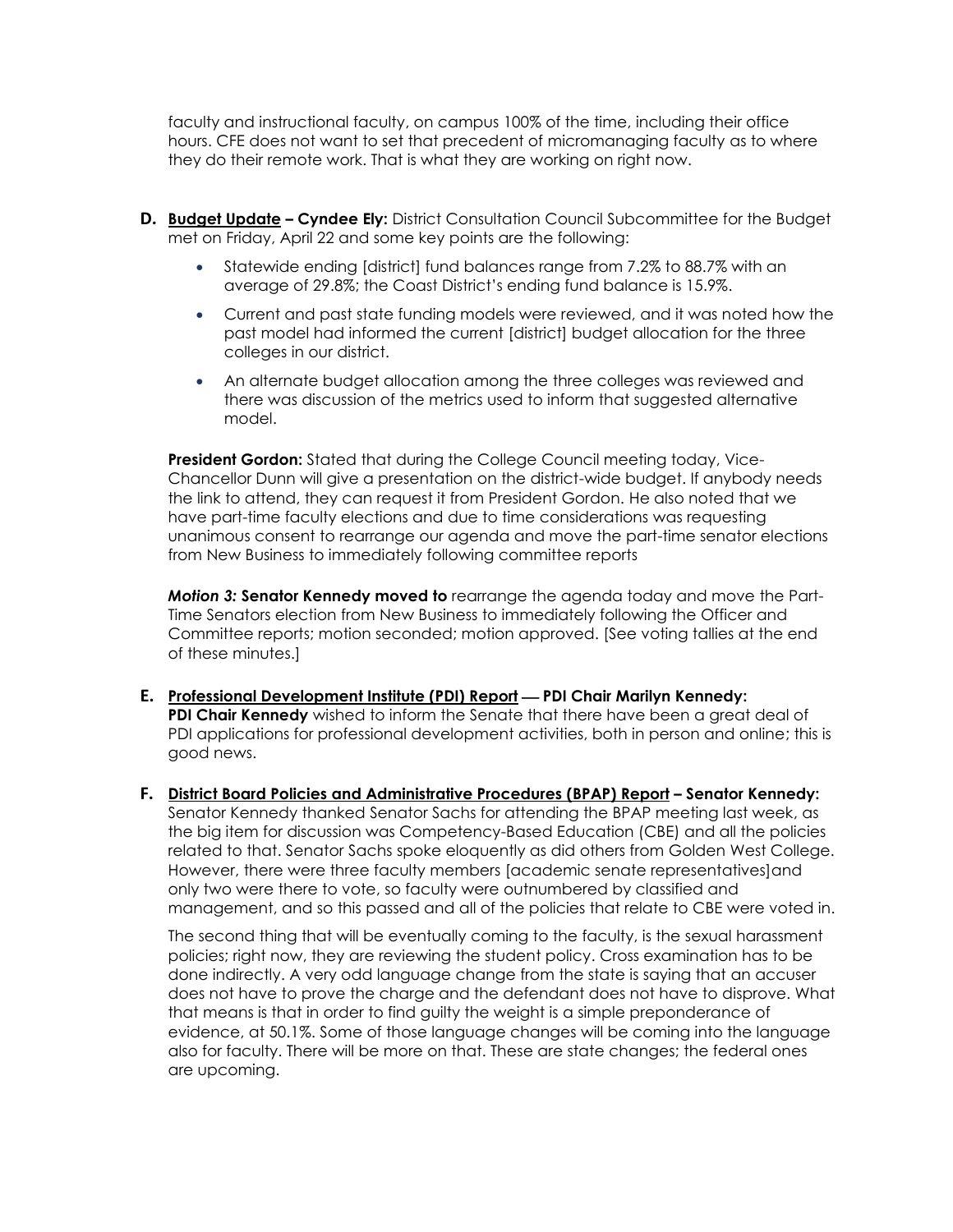#### **4. New Business**

**A. Part-Time Senator Elections:** Professors Jason Ball, Nina Calabretta and Steven Chang previously submitted nominations for the Part-Time Senator positions. Senator Kennedy nominated Professor Cyndee Eley from the floor; she accepted the nomination. The nominees were given the chance to make statements from the floor:

> **Steven Chang:** In the absence of Steven Chang, Administrative Assistant to the Senate, Beatriz Rodriguez Vaca, read his previously submitted statement aloud: "I have always been interested in serving on the Academic Senate but had issues with my schedule. I have previously served on Academic Senate and have served on various committees at several campuses. I have been part-time at OCC for four years."

> **Senator Ball: "**I am really excited about the prospect of continuing to work with you all here in the Senate. I have myself a lot of experience working in 10+1 or shared governance at other campuses. I'd like to preserve the continuity of parttime advocacy that I've been working on the committee's I've been serving on and here in the Senate floor, as well."

**Senator Calabretta: "**Thank you for hearing my statement. I joined Academic Senate last fall, so I'm rounding out my one-year term. I would love to be reelected as a part-time senator. This last year has been a really good experience for me. I've been able to build relationships with people I don't think I would have been able to outside of this environment. I applied for and received a scholarship to attend Plenary, which I did last month, which was a fruitful experience for me. I am just looking to keep gaining experience in shared governance and sharing what I've learned so far. I'm continuing making connections with my part-time constituents, so I would be really grateful for the opportunity to continue. Thanks everybody."

**Senator Ely:** "I would appreciate, and I'd be grateful to continue to serve. I've been doing this for quite some time now. I did feel that maybe some new people in would be good, but I do also agree with Nina and Jason in the continuity and continuing what we've already started. One of my goals would be to really ensure that that the part-time committee of the Senate becomes much more viable and that that is an area that we can continue to grow and increase a part-time presence and voice."

**Jason Ball, Nina Calabretta,** and **Cyndee Ely** were elected as 2022-2023 part-time senators after a roll call vote was taken. [See voting tallies at the end of these minutes.]

#### **5. Unfinished Business**

#### **A. Diversity, Equity, Inclusiveness, and Accessibility (DEIA) Task Force Report:**

**President Gordon:** Stated that the Senate had received from the Institutional Research office all the faculty comments that had been received as feedback on this report. The Senate sent those comments out to all the members of the Senate yesterday. [Sent via email on 5.2.22.] President Gordon provided the opportunity for any members of the Senate who would like to call for a vote on individual provisions to have a vote expressing the sense of the Senate on those individual provisions. After that, he would like to have a vote on the entire report.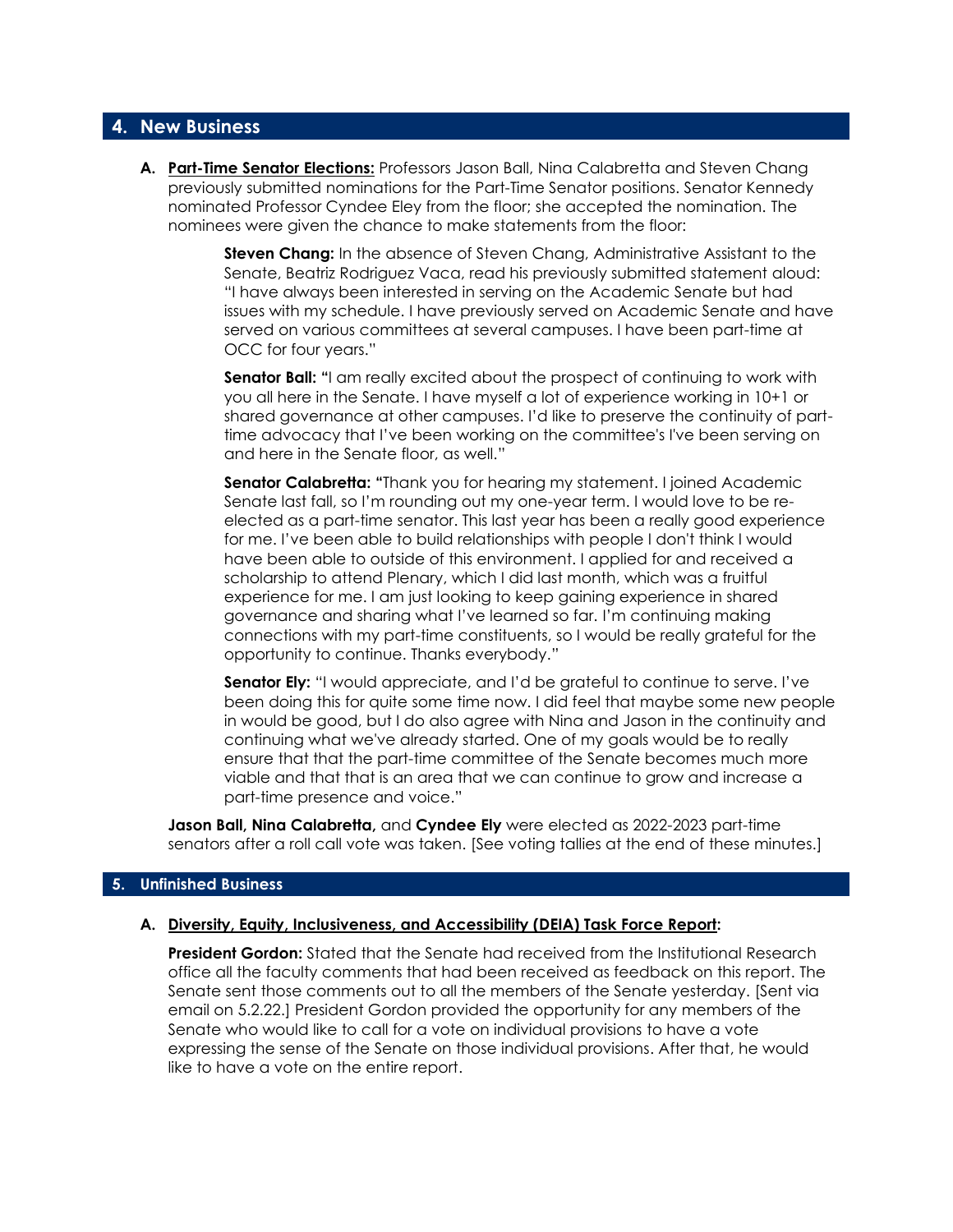The first item that he wanted the Senate to discuss was Goal 5, Objective 5.1. which states the following: *"Create a peer-review process for syllabi, curriculum, and pedagogy/andragogy within departments and divisions."*

**President Gordon:** Asked if there was a motion with respect to Goal 5, Objective 5.1 of the DEIA draft report, in favor of or opposition to.

**Senator Kennedy:** Stated she had read the comments the previous night and was stunned by them, but one of the overwhelming statements was the faculty's desire to not have this in the DEIA plan. She originally thought it was more of an Academic Freedom Committee concern, but it was very clear from the faculty that they strongly objected to this item. More surprising was the amount of negative, strong complaints about the entire document; however, this item was the number one concern, the second one being mandatory training.

**President Gordon:** Stated he wanted the items dealt with one at a time, and asked Senator Kennedy if she wished to introduce a motion at this time, *expressing the sense of the Senate that syllabus screening should be withdrawn from the DEIA report.*

**Senator Kennedy: Motion 4:** Yes.

**President Gordon: It's been moved by Senator Kennedy; is there a second to the motion?** Motion seconded. He asked for discussion.

**CFE President Schneiderman:** He raised his concern that this could potentially be a violation of Section 12.14.4 of the Collective Bargaining Agreement which does outline what needs to be in the syllabus.

**Senator Calabretta:** Asked if student were included in the review process in the document.

**DEIA Task Force Member Anna Stiles Hanlon:** Shared are that the intent was never to have students involved and the details have not been defined in the document. It is just an overarching goal with some objectives and the details would be left to the Academic Senate and the Curriculum Committee. To answer Senator Calabretta's question, nowhere in the plan does it indicate students would be reviewing syllabi.

**Senator DeShano:** Noted that in the actual plan in 5.1, it does specifically state involving students in the process of review.

**Vice-President Drew:** He is in agreement with much of the concerns about the syllabi. What qualifications and standards do students have to do so? He is vehemently opposed to the student review process of the course syllabus as faculty have evaluations and other processes; we have peer review and all that, so he does not think students should be directing our syllabi, but that we should be sensitive to the changing DEIA efforts and strategies that they are attempting to implement because that keeps coming up. We don't want to water down our syllabi to fit one particular thing, but we want to make sure that we're inclusive but not give up our academic freedom; we don't want to give up the fact that we are already evaluated in a peer process situation.

**Senator Ely:** Stated she appreciated the desire and spirit to include appropriate language and for us to individually review our syllabi but does not like the peer review part or think it needs to be required. She would encourage the Task Force to develop a rubric or language that would be provided to faculty and encourage us just like we have received before regarding video recording when we have our remote learning. That language should be standard and provided to us after it is fully vetted by union,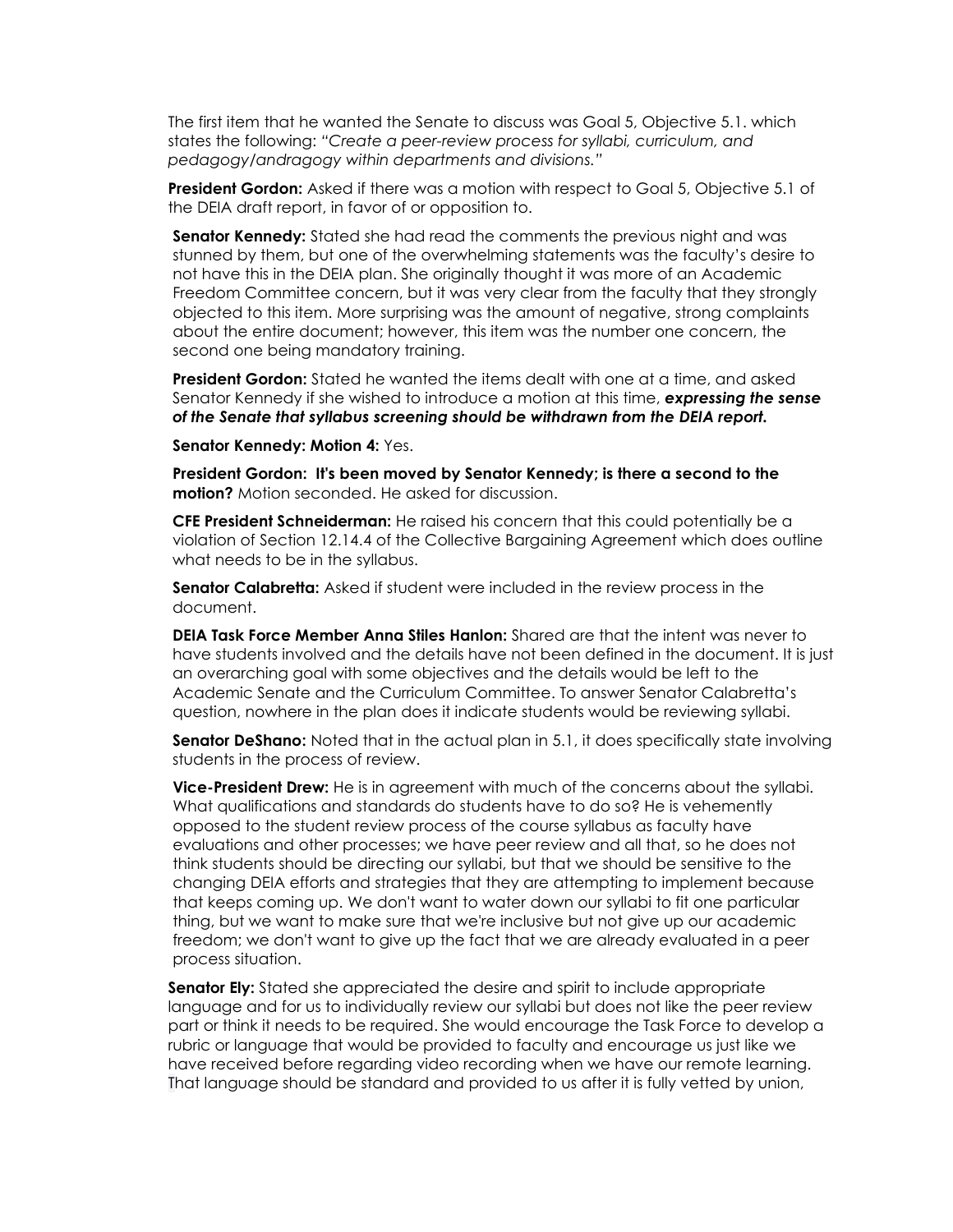legal, state law, etc., so that we're including the appropriate language and not creating an incongruency.

**Senator Cohen:** Stated that he uses an accessible template that was provided at some point, and is that was this suggestion means?

**President Suarez:** Reiterated that the implementation of the recommendations listed on the DEIA Plan will be determined by Academic Senate and faculty, as it is faculty purview. It will not be something that administration or anyone else will be dictating.

**President Gordon:** Called for the vote and stated that it has been moved by Senator Kennedy and seconded to express the sense of the Senate, that the reference to syllabus screening be removed from the DEIA plan. A vote was taken. The motion passed. [See the voting tallies chart at the end of these minutes.] He asked if there were any other portions of the DEIA report that senators would like to take up for an individual vote of the sense of the Senate before we go to a vote on the DEIA Report itself.

**Senator Kennedy:** Stated that she originally thought the concerns regarding compulsory diversity training were coming mostly from the Academic Freedom Committee, but that was not the case, as faculty gave heavy negative comments in the compiled faculty comments document Seante members received; they do not want this to be mandatory, but rather optional.

**President Gordon:** Asked Senator Kennedy if she was making a motion that the Senate express its request that compulsory diversity training be removed from the DEIA Report.

**Motion 5: Senator Kennedy** moved that the reference to compulsory diversity training be removed from the draft DEIA Plan; motion seconded.

**President Gordon:** Asked for discussion from the Senate of this issue; there was no discussion. He called for the vote. The motion passed [*See Voting Tallies Chart at the end of these minutes.]* 

**Senator Ball:** Asked about the gender binary and the exclusion of people that don't fit into that binary in the overall report.

**Professor Hanlon:** Will consult with Research Analyst Daisy Segovia in regard to the gender binary question that Senator Ball asked about. It is a limitation at the state as to how the data is collected. She recommend that Senator Ball submit an additional wording for the introduction that would be more inclusive to bring it forward for consideration.

**Senator Kennedy:** Requested that item 2.1.2 from the DEIA Plan be put on the screen for review: "Provide anti-racist learning and include this as part of the evaluation process." She stated that this is a concern regarding academic freedom and evaluation, as it seems that there is a requirement for faculty to hold a certain ideology. Faculty must have the freedom to teach and learn various ideologies and be supported in doing so; conversely, faculty should not have to take a particular stance. This could affect diversity of opinion in a class environment.

**Motion 6: Senator** *Kennedy moved to approve* that evaluation is not tied to professor's agreement or advocacy of a position.

**President Gordon:** Asked for a second; the motion was not seconded. He stated that "The motion died for lack of a second."

**Vice President Drew:** Noted that as a member of the Task Force, the DEIA plan is very important. It is paramount that the Senate endorse the overall plan as we have separated out some of our concerns and issues and that this plan is still in progress.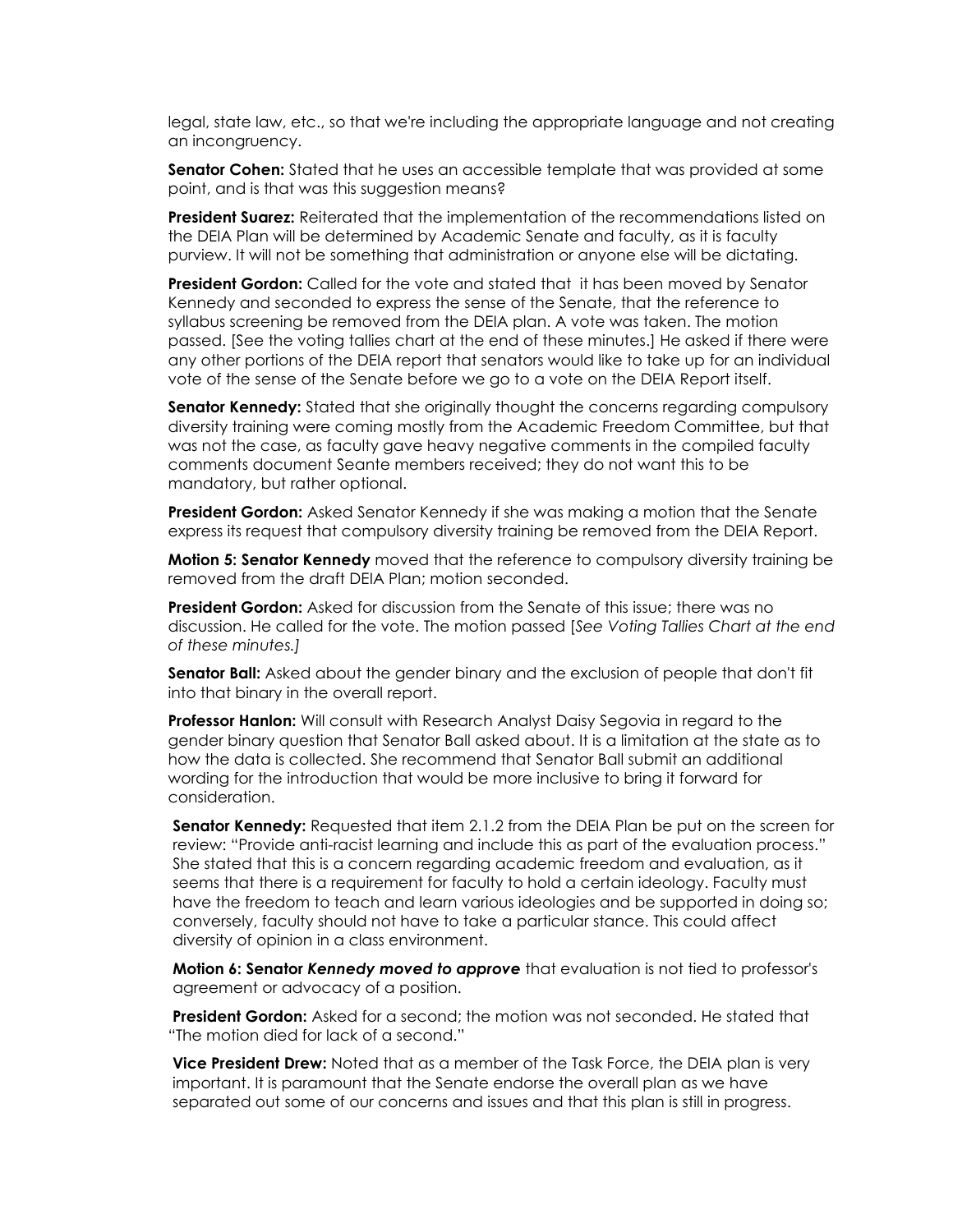There have been many compliments about the plan, but there have also been some negative comments; his first review of the comments is positive*. Motion 7: Moved for a sense of the Senate and a vote of the Senate to approve the overall DEIA plan with the changes from today. He noted that this plan will be aligned with the OCC Educational Master Plan. This is a first for this college.* 

*Motion 7A, to amend: Senator Sachs moved to amend* Vice-President Drew's motion **so that the reassurances that have been given today that there will be a full vetting of dialogue and procedures and methodologies be included in the approval that they give. He stated that sometimes the input gets devalued. There are currently a lot of questions, and it is obvious from the comments that have been made. It has to be very clear that this approval is in effect understanding that there are going to be things that are going to have to be fixed at the back end**; motion to amend seconded; motion to amend approved. [S*ee Voting Tallies Chart at the end of these minutes.]*

**Motion 7, as amended: Senator Drew** *moved* to endorse the DEIA Plan with Senator Sach's amendment: **A** *sense of the Senate and a vote of the Senate to approve the*  **overall DEIA plan with the changes from today with reassurances that have been given today that there will be a full vetting of dialogue and procedures and methodologies be included in the approval that they give. He stated that sometimes the input gets devalued. There are currently a lot of questions, and it is obvious from the comments that have been made. It has to be very clear that this approval is in effect understanding that there is going to be things that are going to have to be fixed at the back end.**

**President Gordon called for the vote on the perfected motion stated above. Motion seconded.** Senator Kennedy stated she would abstain due to academic freedom issues. Motion passed. [See Voting Tallies Chart at the end of these minutes.]

## **6. New Business (Continued)**

- **B. Accreditation Timeline –** *There was not enough time to cover this item on the agenda. This will be place on the agenda for the May 10 Academic Senate meeting.*
- **C. The Transparency Committee:** *There was not enough time to cover this item on the agenda. This will be place on the agenda for the May 10 Academic Senate meeting.*

# **7. Adjournment of the Regular Meeting**

**President Gordon** adjourned the meeting at 12:30 p.m.

## **8. Approval of the Minutes:** May 10, 2022

**MINUTES:** First draft written by Beatriz Rodriguez, Administrative Assistant to the Senates. Revision of first draft and Senate-approved drafts written by Senate Secretary, Marilyn Kennedy, who also distributes the final Senate-approved version to the Chancellor, Board of Trustees members and secretary, union presidents, GWC and Coastline Academic Senate presidents, OCC College President and faculty as per OCC Senate bylaws.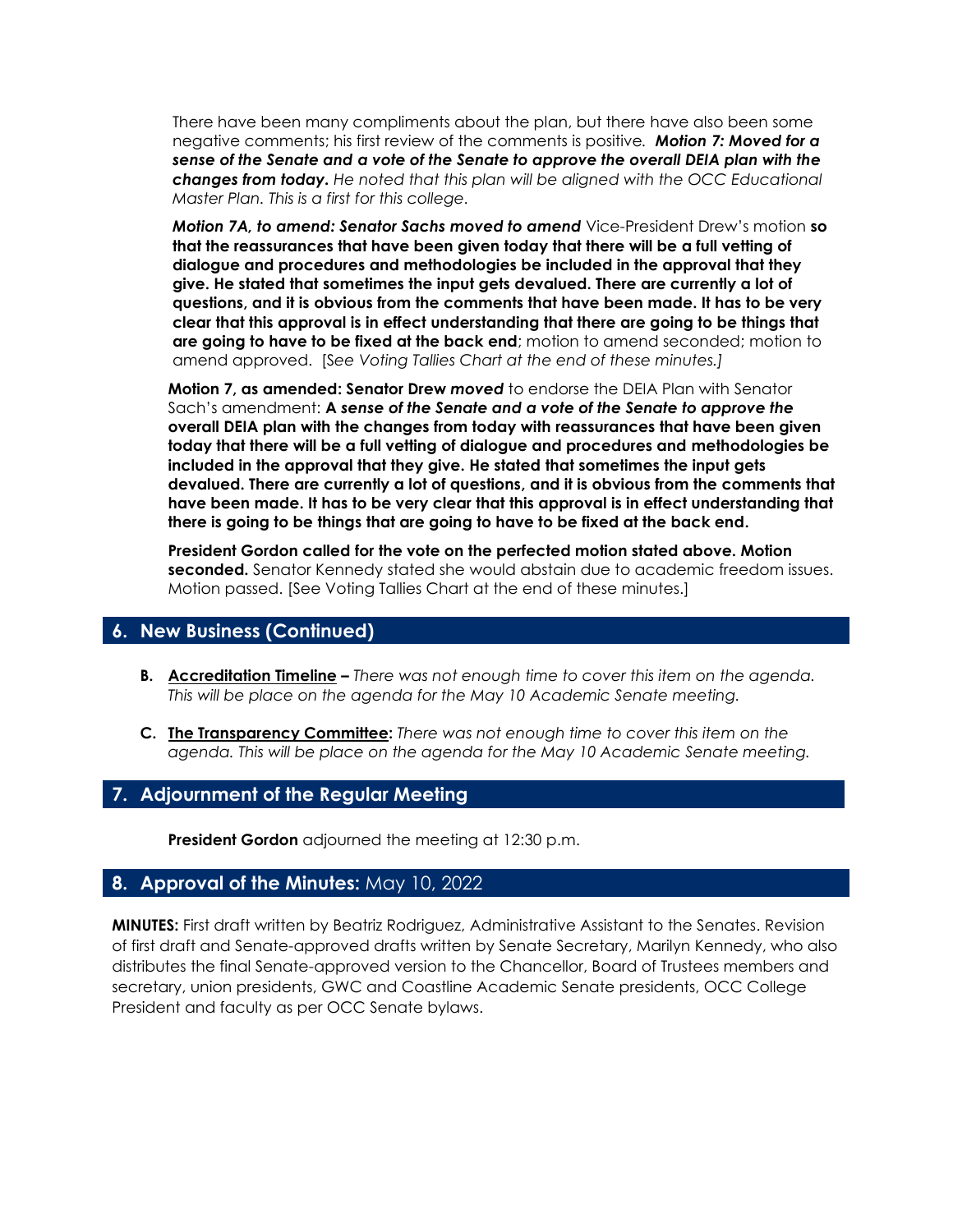# **Voting Tallies Chart**

*Please note that the presiding officer's vote shall be recorded as an abstention, unless breaking a tie.*

| Senate Membership                                                      | <b>Motion</b><br>Approve<br>4/26/22<br>Minutes | <b>Motion</b><br>$\mathbf{2}$<br>Approve<br>Consent<br>Agenda<br><b>Items</b> | <b>Motion</b><br>3<br>Rearrange<br>Agenda | <b>Motion</b><br>4<br>Remove<br>Syllabus<br>Screening<br>Portion from<br><b>DEIA Plan</b> | <b>Motion</b><br>5<br>Remove<br>Compulsory<br><b>Diversity</b><br>Training from<br><b>DEIA Plan</b> | <b>Motion</b><br><b>7A</b><br>Approve<br><b>DEIA</b><br>Plan,<br>amend-<br>ment to | <b>Motion</b><br>7, as<br>amended:<br>Approve<br><b>DEIA Plan</b> |
|------------------------------------------------------------------------|------------------------------------------------|-------------------------------------------------------------------------------|-------------------------------------------|-------------------------------------------------------------------------------------------|-----------------------------------------------------------------------------------------------------|------------------------------------------------------------------------------------|-------------------------------------------------------------------|
| Alabi, Jessica A.: Senator-at-Large<br>$(2020 - 2023)$                 | Absent                                         | Absent                                                                        | Absent                                    | Absent                                                                                    | Absent                                                                                              | Absent                                                                             | Absent                                                            |
| Ball, Jason: Part-Time Senator<br>$(2021 - 2022)$                      | Aye                                            | Aye                                                                           | Aye                                       | Aye                                                                                       | Abstain                                                                                             | Aye                                                                                | Aye                                                               |
| Barnes, Carol: Counseling Senator<br>$(2021 - 2024)$                   | Aye                                            | Aye                                                                           | Aye                                       | Aye                                                                                       | Aye                                                                                                 | Aye                                                                                | Aye                                                               |
| Boogar, Tyler: Math and Sciences<br>Senator (2020-2023)                | Aye                                            | Aye                                                                           | Aye                                       | Aye                                                                                       | Abstain                                                                                             | Aye                                                                                | Aye                                                               |
| Calabretta, Nina: Part-Time Senator<br>$(2021 - 2022)$                 | Aye                                            | Aye                                                                           | Aye                                       | Aye                                                                                       | Abstain                                                                                             | Aye                                                                                | Aye                                                               |
| Chavez Jimenez, Irving: Senator-at-<br>Large (2021-2024) 11:37 arrival | Absent                                         | Aye                                                                           | Aye                                       | Abstain                                                                                   | Abstain                                                                                             | Aye                                                                                | Aye                                                               |
| Cohen, Eric: Senator-at-Large<br>$(2021 - 2024)$                       | Aye                                            | Aye                                                                           | Aye                                       | Aye                                                                                       | Abstain                                                                                             | Aye                                                                                | Aye                                                               |
| Connor, Sean: Senator-at-Large<br>$(2020 - 2023)$                      | Aye                                            | Aye                                                                           | Aye                                       | Aye                                                                                       | Nay                                                                                                 | Aye                                                                                | Aye                                                               |
| Cuellar, Eric: Senator-at-Large<br>$(2021 - 2024)$                     | Absent                                         | Abstain                                                                       | Aye                                       | Abstain                                                                                   | Abstain                                                                                             | Aye                                                                                | Aye                                                               |
| Della Marna, Jodi: Library &<br>Learning Sup. Senator (2020-2023)      | Aye                                            | Aye                                                                           | Aye                                       | Aye                                                                                       | Abstain                                                                                             | Abstain                                                                            | Abstain                                                           |
| Denney, Matt: Technology Senator<br>12:02 Departure<br>$(2020 - 2023)$ | Aye                                            | Aye                                                                           | Aye                                       | Absent                                                                                    | Absent                                                                                              | Absent                                                                             | Absent                                                            |
| De Shano, Tina: Consumer Health<br>Sciences Senator (2020-2023)        | Aye                                            | Aye                                                                           | Aye                                       | Aye                                                                                       | Aye                                                                                                 | Aye                                                                                | Aye                                                               |
| Drew, Rendell: Vice President,<br>Senator-at-Large (2020-2023)         | Aye                                            | Aye                                                                           | Aye                                       | Aye                                                                                       | Abstain                                                                                             | Aye                                                                                | Aye                                                               |
| Ely, Cyndee: Part-Time Senator<br>$(2021 - 2022)$                      | Aye                                            | Aye                                                                           | Aye                                       | Aye                                                                                       | Nay                                                                                                 | Aye                                                                                | Aye                                                               |
| Gordon, Lee: President, Senator-at-<br>Large (2019-2022)               | Abstain                                        | Abstain                                                                       | Abstain                                   | Abstain                                                                                   | Abstain                                                                                             | Abstain                                                                            | Abstain                                                           |
| Kennedy, Marilyn: Secretary, Lit.<br>and Lang. Senator (2019-2022)     | Aye                                            | Aye                                                                           | Aye                                       | Aye                                                                                       | Aye                                                                                                 | Aye                                                                                | Abstain                                                           |
| Lloyd, Doug: Senator-at-Large<br>$(2020 - 2023)$                       | Absent                                         | Absent                                                                        | Absent                                    | Absent                                                                                    | Absent                                                                                              | Absent                                                                             | Absent                                                            |
| Matulis, Dan: Athletics and<br>Kinesiology Senator (2020-2023)         | Aye                                            | Aye                                                                           | Aye                                       | Aye                                                                                       | Abstain                                                                                             | Aye                                                                                | Aye                                                               |
| Means, Leland: Visual and<br>Performing Arts Senator (2021-2024)       | Aye                                            | Aye                                                                           | Aye                                       | Aye                                                                                       | Abstain                                                                                             | Aye                                                                                | Aye                                                               |
| Neil, Jeanne: Business and<br>Computing Senator (2019-2022)            | Aye                                            | Aye                                                                           | Aye                                       | Aye                                                                                       | Aye                                                                                                 | Aye                                                                                | Aye                                                               |
| Otwell, Charles: Curriculum Chair<br>(Non-Voting)                      |                                                |                                                                               |                                           |                                                                                           |                                                                                                     |                                                                                    |                                                                   |
| Pena, Max: Senator-at-Large<br>$(2019 - 2022)$                         | Aye                                            | Aye                                                                           | Aye                                       | Aye                                                                                       | Aye                                                                                                 | Nay                                                                                | <b>Nay</b>                                                        |
| Sachs, Loren: Senator-at-Large<br>(2019-2022) 11:55 arrival            | Absent                                         | Absent                                                                        | Absent                                    | Aye                                                                                       | Abstain                                                                                             | Aye                                                                                | Aye                                                               |
| Stanton, Jordan: Social and Beh.<br>Sciences Senator (2019-2022)       | Aye                                            | Aye                                                                           | Aye                                       | Aye                                                                                       | Abstain                                                                                             | Aye                                                                                | Aye                                                               |